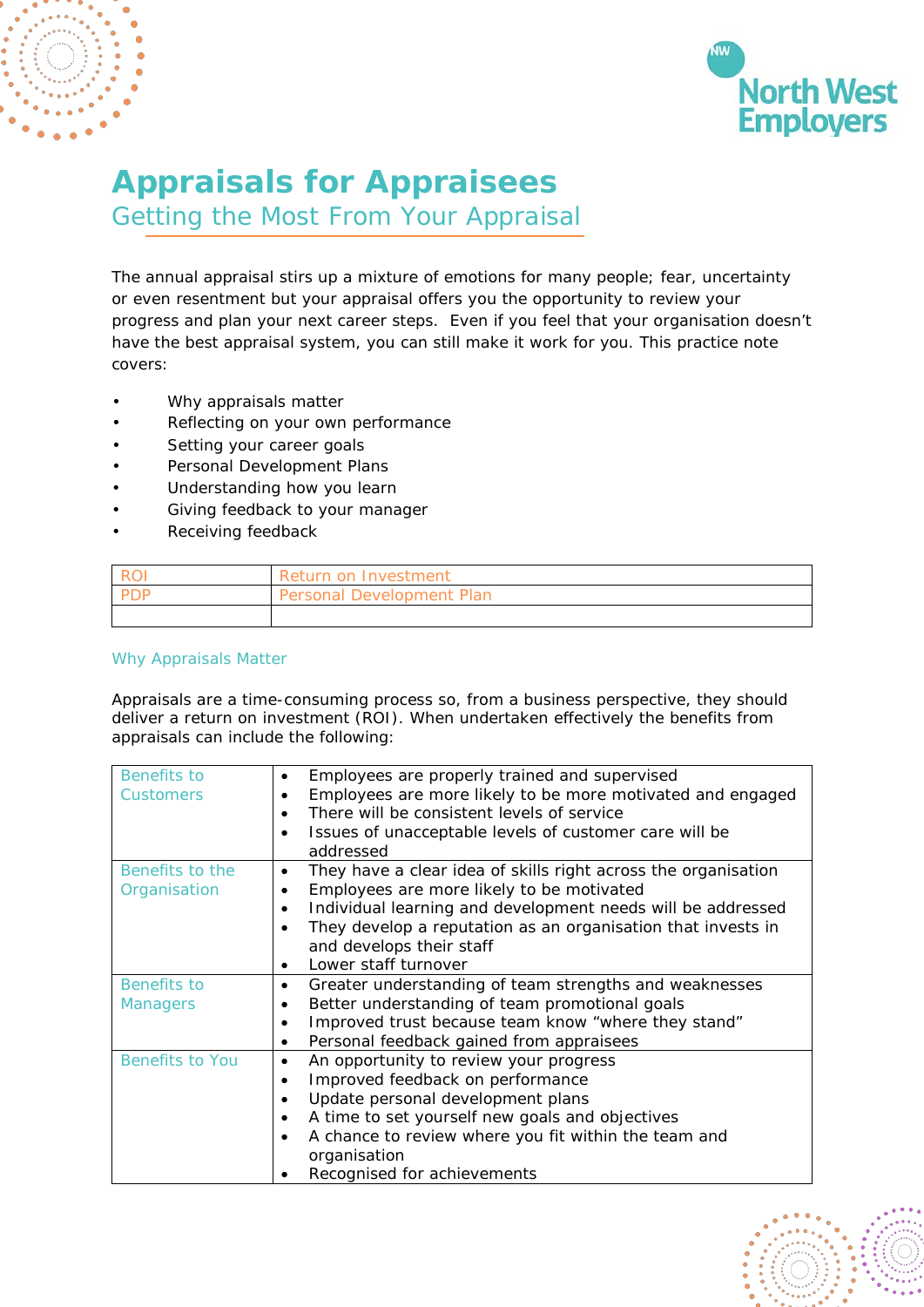



### Reflecting on Your Own Performance

We are often the worst judges of our own performance, but an appraisal gives us the opportunity to review our successes and failures objectively and seek out feedback from others. Ideally you should be able to access your organisation's appraisal documentation to see what skills and behaviours they are looking for you to demonstrate; if that's the case then work through the documentation and complete all of the relevant areas. If you are unable to access the documentation use the appraisal preparation document which accompanies this practice note.

Whichever document you complete here are some key things to consider:

- Evidence don't just say something like "I deliver excellent customer service", give an example of when you have delivered excellent customer service and, if possible, include anything additional to support your claim, perhaps a thank-you email.
- Past personal objectives which did you achieve, where were these problems?
- Past team objectives how did you contribute?
- Learning review what have you learned from the past year's successes and/ or failures? What other learning have you undertaken during the year?

## Setting Future Goals

Rather than waiting to be told what's expected of you for the coming year, seize the initiative and set some of your own goals for discussion in the meeting.

- Review the corporate business plan if you are able to access it or, if not, take time to understand what the goals are for your organisation over the coming years – how could you help or contribute to those?
- What new challenges will your industry be facing over the next five years what skills could you develop to support them?
- Have there been any issues or complaints within the team/ department which have highlighted gaps in your skills or experience?
- What are your own personal career goals and what are the next steps to achieving those?

Most people are already familiar with SMART goal setting; SMARTER goals simply ensure that progress is reviewed along the way:

| <b>Specific</b> | Your goal must be clear and easily understood                 |  |
|-----------------|---------------------------------------------------------------|--|
| Measurable      | How will you know when you have achieved it?                  |  |
| Achievable      | Is it something you can reasonably accomplish?                |  |
| Relevant        | Is it relevant to your career and/ or your organisation       |  |
| Time-bound      | When does it need to be completed by?                         |  |
| Evaluated       | Dates should be set to evaluate progress against objectives   |  |
| Reviewed        | During the year objectives should be reviewed to assess their |  |
|                 | continued relevance and, where appropriate, updated and/ or   |  |
|                 | amended                                                       |  |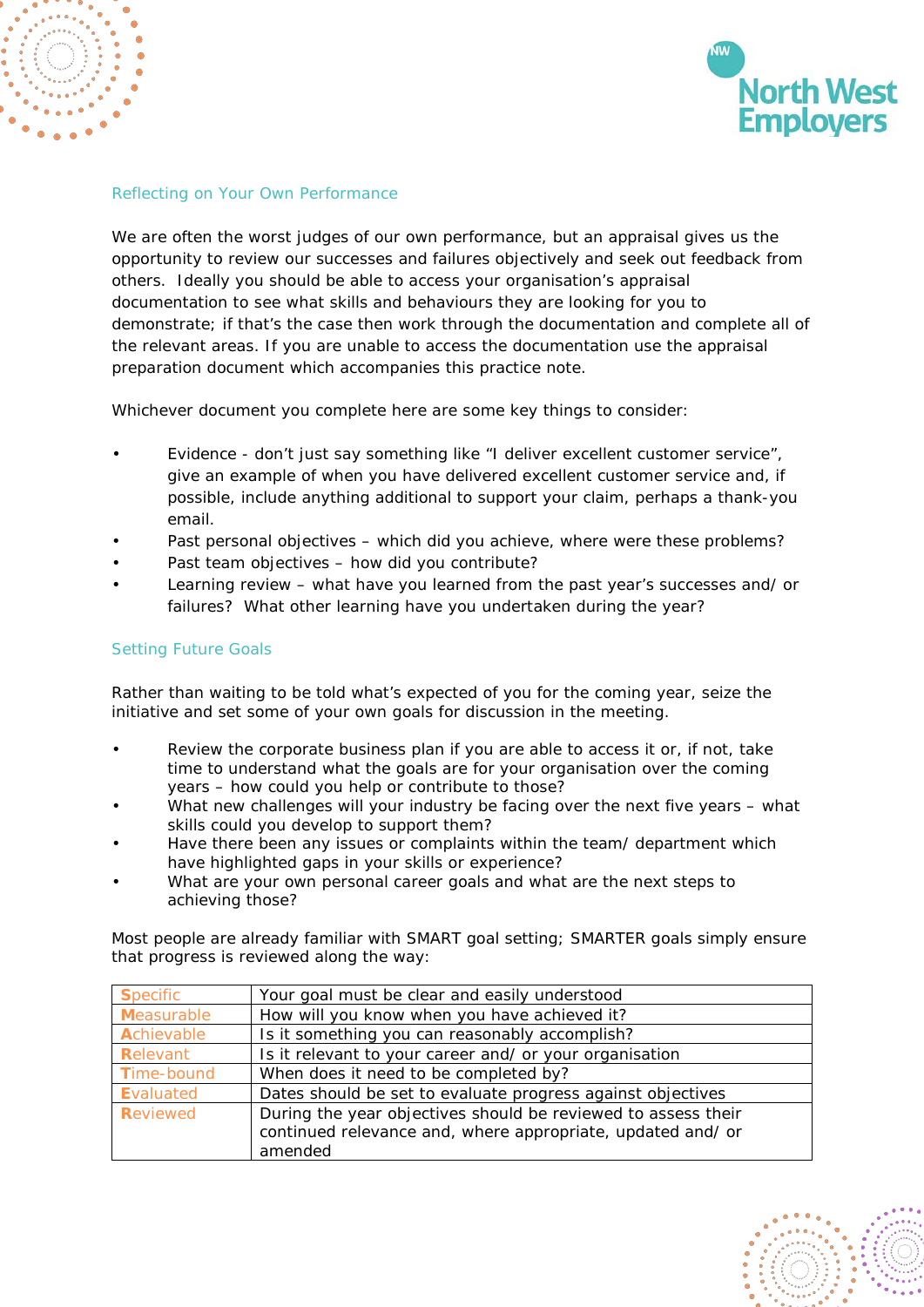



Another thing to consider when setting goals is to use positive language. How many of us have said things like "I will stop eating chocolate" only for all of our waking moments to be consumed by thoughts of chocolate until we eventually cave in and guiltily wolf down a Mars bar?

When setting business goals in appraisals avoid goals such as "I will stop avoiding the monthly networking meeting" and instead set a goal along the lines of "By March I will attend a networking skills workshop and begin attending the monthly networking meetings."

# Personal Development Plan

A series of goals are pretty meaningless without a plan for how you will achieve them. For example, "I will lose one stone over the next three months" may be a very SMART goal, but there's no mention of how the weight loss will occur: Additional exercise? Change of diet? Latest fad? It's the same with business and career goals, we need to give some thought to how we will achieve the goals we are setting ourselves and what additional help and support we may require along the way.

A personal development plan (PDP) will enable you to plan and prioritise how you intend to achieve your goals. Specifically, we need to consider:

| Development area   | Broadly what skills do you      | Example: I need to improve my    |
|--------------------|---------------------------------|----------------------------------|
|                    | need to develop?                | customer care skills             |
| Specific skills?   | Which skills in particular?     | Example: I need to be better     |
|                    |                                 | able to handle challenging       |
|                    |                                 | customers.                       |
| Priority           | How much of a priority is this? | 1: Urgent                        |
|                    |                                 | 2: Within next 3 months          |
|                    |                                 | 3: Within next 6 months          |
| <b>Method</b>      | How will you develop these      | Example: By attending a training |
|                    | skills?                         | course                           |
| Additional support | What other help will you        | Example: I will also access the  |
| required           | require?                        | internal coaching programme and  |
|                    |                                 | read recommended books on the    |
|                    |                                 | subject                          |
| To be completed    | When does it need to be done    | Set a realistic completion date  |
| by                 | by?                             |                                  |
| Done               | Check!                          |                                  |

Please use the PDP template provided here to help you.

## Understanding How You Learn

When putting together your personal development plant don't set yourself up to fail; we all prefer to learn in different ways so be sure you play to your strengths whenever you can. In their book The Manual of Learning Styles (Peter Honey Publications, 1992), Peter Honey & Alan Mumford identified 4 broad "Learning Styles"

- Activists: Learn best by doing, getting stuck in, having a go and learning from their mistakes
- Pragmatists: Learn best when the learning is focused on real life situations and practical applications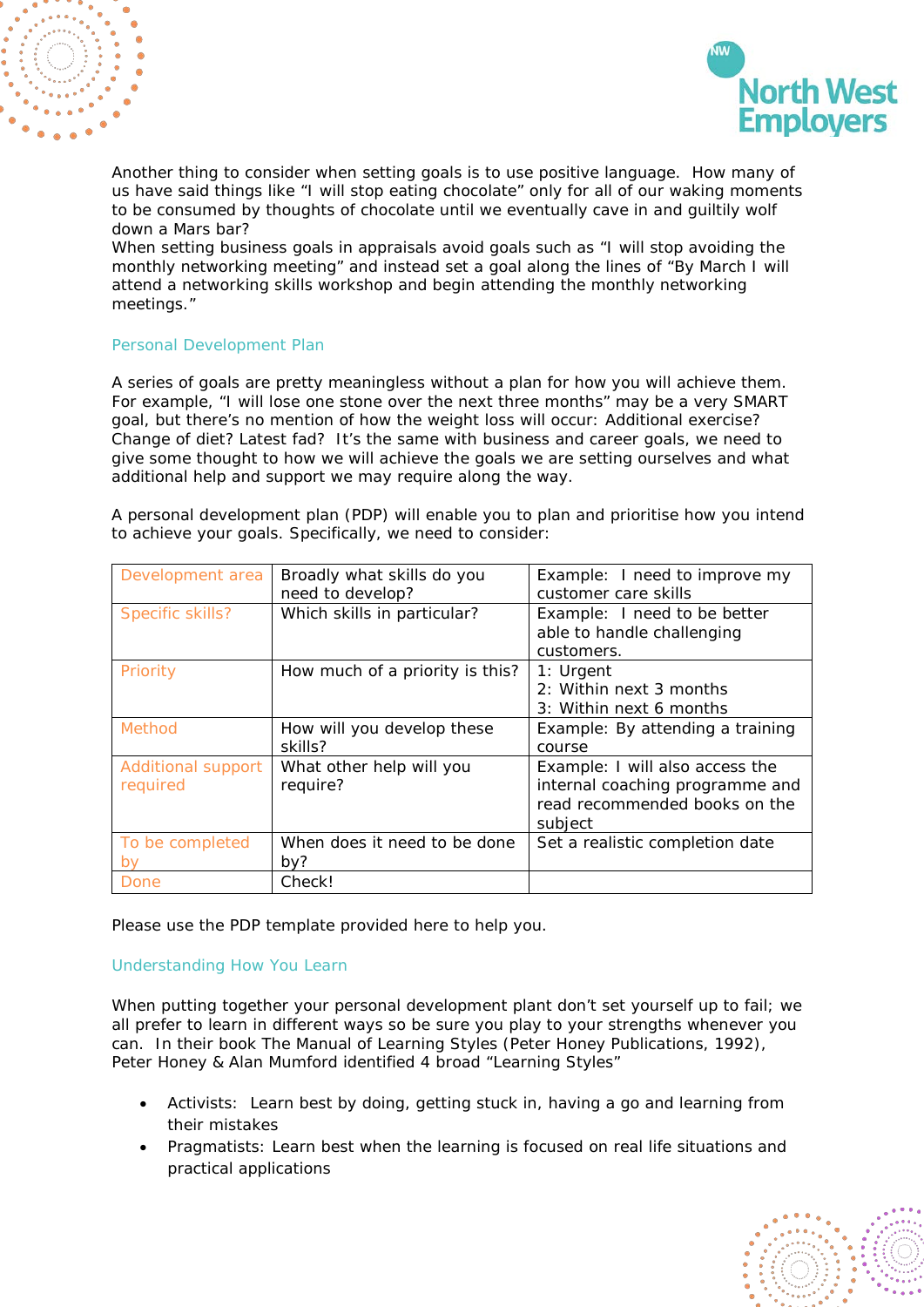



- Theorists: Learn best from books, papers and journals and enjoy a logical and structured approach
- Reflectors: Learn best from watching others or reviewing learning activities at a later date

There are a variety of online assessment tools available should you wish to formally assess your style, but you probably already know whether or not you prefer a training course with discussions and role plays to reading a book on the subject. Many of us have a varied approach to how we learn but if, for example, you hate attending training courses then list other methods of learning when putting together your PDP and you'll be much more likely to achieve your goals.

#### Giving Feedback to Your Manager

Not all managers offer this opportunity but for those that do it can be pretty intimidating in an appraisal to quickly think about what to say, and how to say it appropriately, without bringing your career to a sudden and abrupt halt.

Whether giving positive feedback or improvement feedback it's important to ensure it is detailed, objective and honest and, whichever sort of feedback you're giving, the AID model will help:

Action: What are they doing, or not doing, which is great/ causing a problem Impact: Why is it great/ causing a problem

Desire: Where could they do it more/ what would you like to see instead

|               | Positive example                     | Improvement example                      |
|---------------|--------------------------------------|------------------------------------------|
| Action        | When you take the time to say thank  | When you talk over people in meetings    |
|               | you for a piece of work I've done    |                                          |
| Impact        | it makes me feel like the effort was | it feels as if what we're saying isn't   |
|               | all worthwhile                       | worthwhile                               |
| <b>Desire</b> | so it would be great if you could    | it would be great if you could let us    |
|               | keep doing that!                     | finish what we're saying and then we can |
|               |                                      | discuss it afterwards.                   |

#### Receiving Feedback

Firstly, if you're on the receiving end of positive feedback then take it. Many of us feel embarrassed and deflect it with a "oh, it was nothing" or "it was a team effort really." If you did something well then accept the accolades graciously: "Thank you, I worked really hard on that and it was great to see such a positive final result"

Being on the receiving end of improvement feedback is a different experience. Hopefully, if your manager is properly trained, there should be no surprises in an appraisal, but that's not always the case. Most of us would say that if we're not doing something properly then we'd like to be told about it – but we're rarely delighted when someone does.

In these situations, we can often become defensive rather than listening to and taking on board what is being said. If someone gives you a piece of improvement feedback during your appraisal, or at any other time: